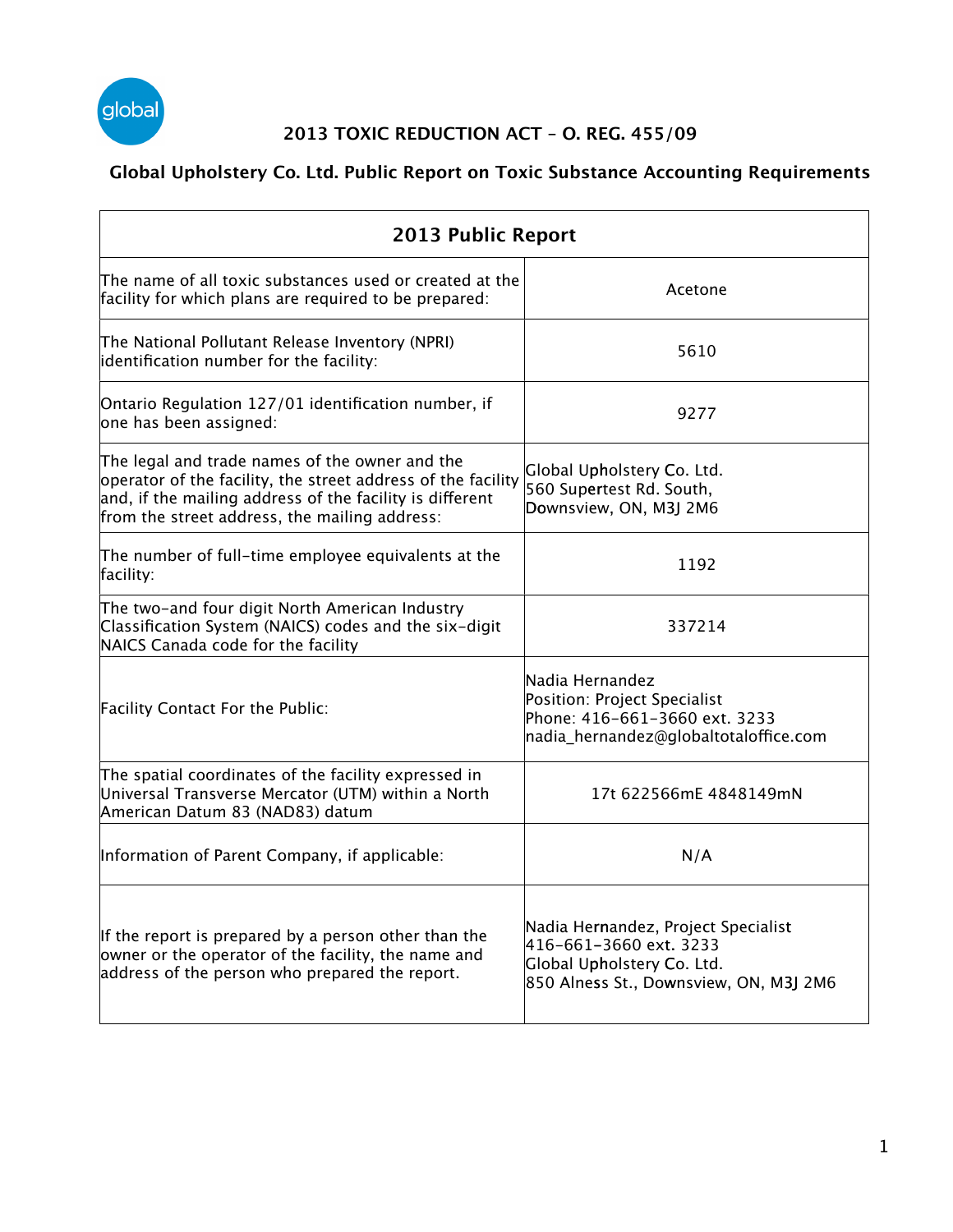**The name of the substance and the Chemical Abstracts Service (CAS) Registry number for the Registry number the facility:** Name: Acetone CAS Number: 67-64-1

#### **2013 annual facility-wide accounting summary:**

| Substance Name and CAS<br>Number: | Acetone 67-64-1    |
|-----------------------------------|--------------------|
| Use:                              | $>1$ to 10 tonnes  |
| Creation:                         |                    |
| Release to Air:                   | $> 1$ to 10 tonnes |
| Disposal:                         |                    |
| Recycling:                        |                    |

#### **TRA unique quantifications for comparison of 2012 to 2013 for Acetone (67-64-1):**

|        | <b>Enters the Facility</b><br>(Use) | Creation | Release to Air                                               |     | Disposal Recycling |
|--------|-------------------------------------|----------|--------------------------------------------------------------|-----|--------------------|
| 2012   | $>1$ to 10 Tonnes                   | 0 Tonnes | $\sim$ >1 to 10 Tonnes $ 0\>\text{Tonnes} 0\>\text{Tonnes} $ |     |                    |
| 2013   | >1 to 10 Tonnes                     | 0 Tonnes | >1 to 10 Tonnes   0 Tonnes   0 Tonnes                        |     |                    |
| Change | 0 to 1 Tonne                        | 0 Tonnes | 0 to 1 Tonne                                                 |     | 0 Tonnes 0 Tonnes  |
| %      | 9.7%                                | N/A      | 9.7%                                                         | N/A | N/A                |

#### **COPY OF ELECTRONIC CERTIFICATION**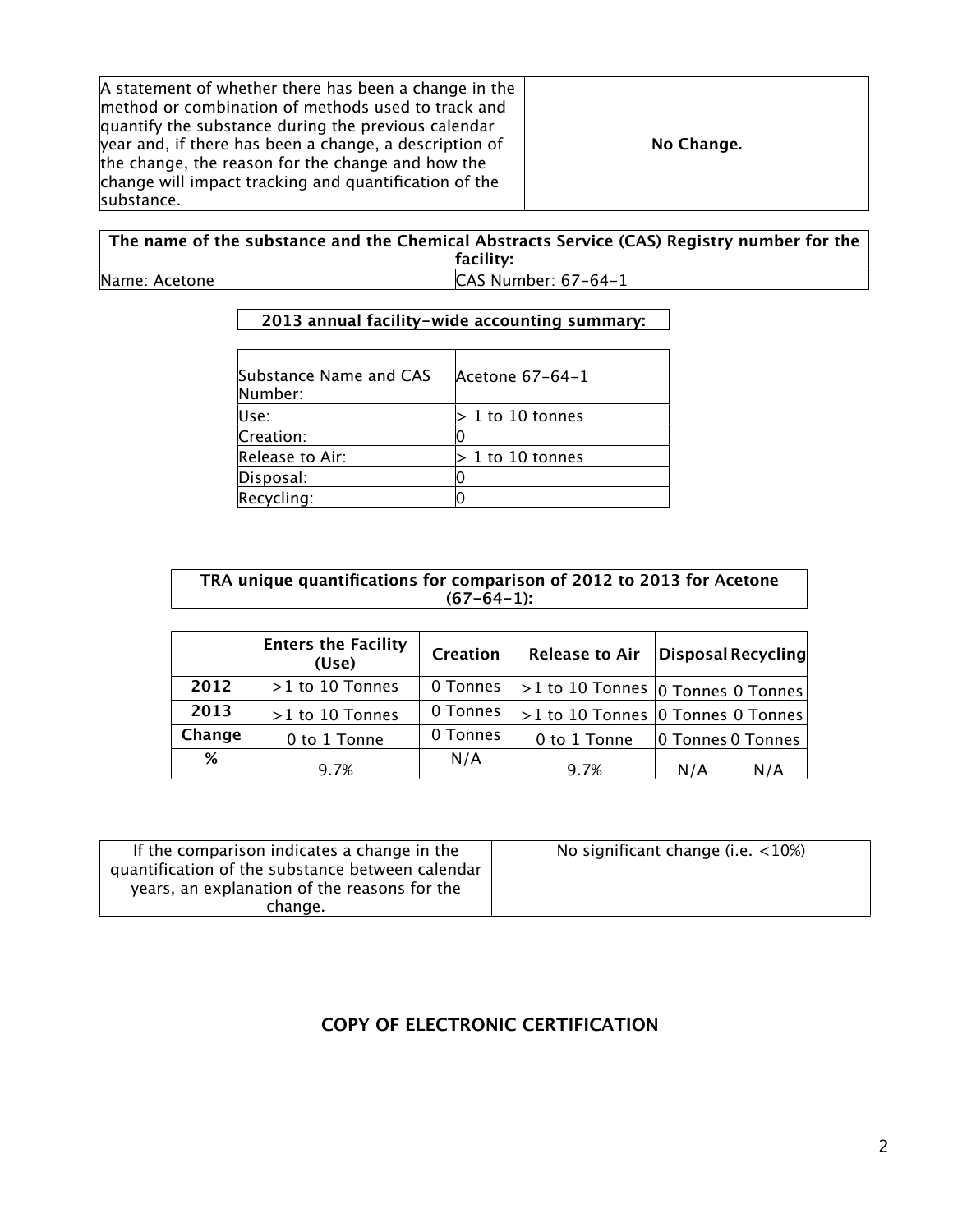# Report Submission and Electronic Certification

NPRI - Electronic Statement of Certification

Specify the language of correspondence

English

Comments (optional)

I hereby certify that I have exercised due diligence to ensure that the submitted information is true and complete. The amounts and values for the facility(ies) identified below are accurate, based on reasonable estimates using available data. The data for the facility(ies) that I represent are hereby submitted to the programs identified below using the Single Window Reporting Application.

I also acknowledge that the data will be made public.

Note: Only the person identified as the Certifying Official or the authorized delegate should submit the report(s) identified below.

Company Name

Global Upholstery Co. Ltd.

Certifying Official (or authorized delegate)

Nadia Hernandez

Report Submitted by

Heather Sherman

I, the Certifying Official or authorized delegate, agree with the statements above and acknowledge that by pressing the "Submit Report(s)" button, I am electronically certifying and submitting the facility report(s) for the identified company to its affiliated programs.

#### ON MOE TRA - Electronic Certification Statement

#### Annual Report Certification Statement

| <b>CAS RN</b> | <b>Substance Name</b> |  |
|---------------|-----------------------|--|
| $67 - 64 - 1$ | Acetone               |  |

Global Upholstery Co. Ltd.

Highest Ranking Employee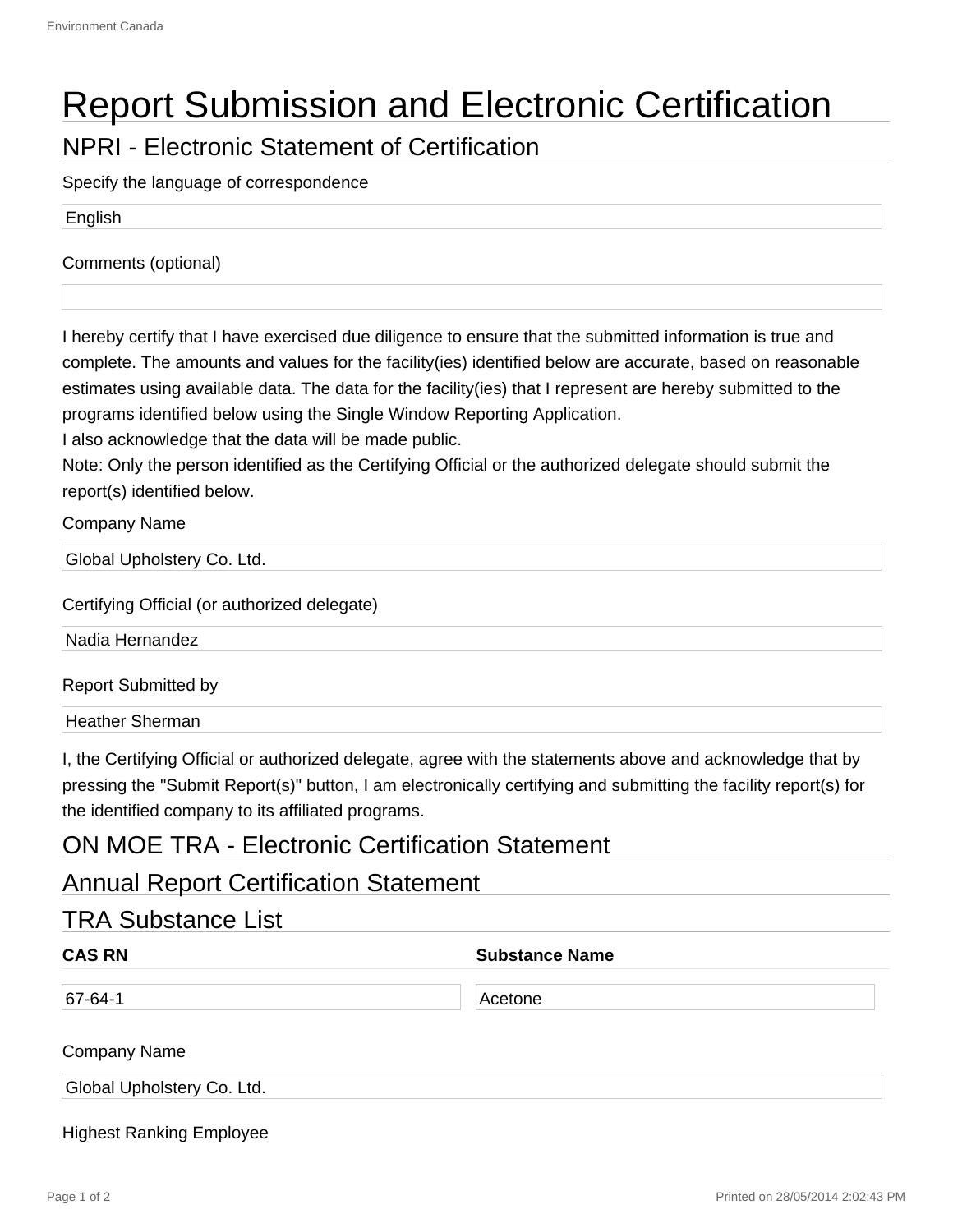## Joel Feldberg

#### Report Submitted by

Heather Sherman

I, the highest ranking employee, agree with the certification statement(s) above and acknowledge that by checking the box I am electronically signing the statement(s). I also acknowledge that by pressing the 'Submit Report(s)' button I am submitting the facility record(s)/report(s) for the identified facility to the Director under the Toxics Reduction Act, 2009. I also acknowledge that the Toxics Reduction Act, 2009 and Ontario Regulation 455/09 provide the authority to the Director under the Act to make certain information as specified in subsection 27(5) of Ontario Regulation 455/09 available to the public.

#### Submitted Report



Note: If there is a change in the contact information for the facility, a change in the owner or operator of the facility, if operations at the facility are terminated, or if information submitted for any previous year was mistaken or inaccurate, please update this information through SWIM or by contacting the National Pollutant Release Inventory directly.